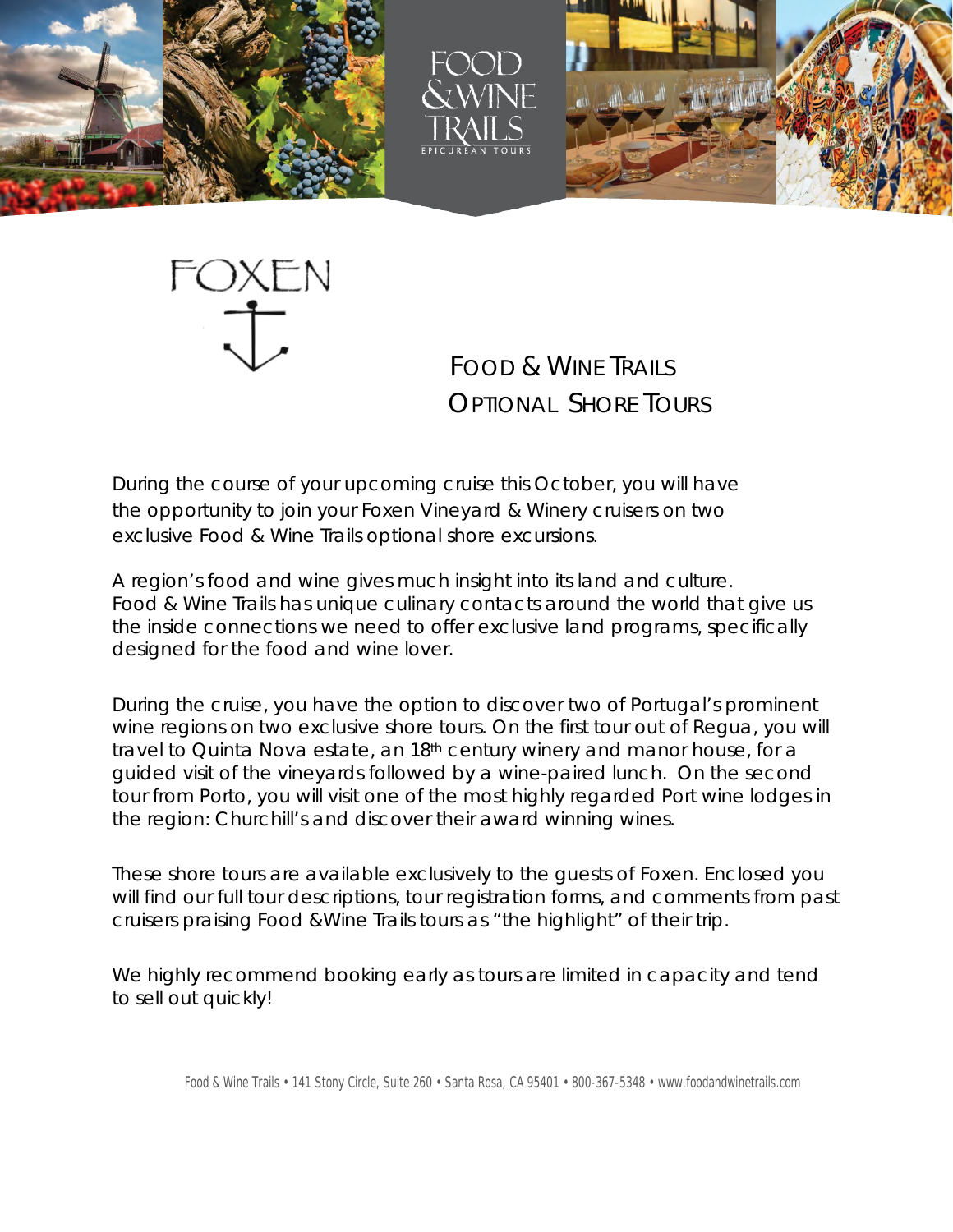

### **DOURO VALLEY RIVER CRUISE**

#### **OCTOBER 20 ‐ 27, 2019**

| DAY OF<br>WEEK | <b>DATE</b> | PORT OF CALL                      | <b>ARRIVE</b>            | <b>DEPART</b> | UNIWORLD ONBOARDEVENT & TOURS (Included)                                                                                                          | FOOD & WINE TRAILS SHORE EXCURSIONS                                                                                                                                                   |
|----------------|-------------|-----------------------------------|--------------------------|---------------|---------------------------------------------------------------------------------------------------------------------------------------------------|---------------------------------------------------------------------------------------------------------------------------------------------------------------------------------------|
| Sun            | 10/20/19    | Porto, Portugal                   |                          | Embarkation   | Transfer from Porto airport to ship                                                                                                               | Enjoy cocktail hour in main lounge before dinner<br>Reserved Seating - Welcome Dinner with your winery hosts - 7:00 PM                                                                |
| Mon            | 10/21/19    | Porto, Portugal                   | $\overline{\phantom{a}}$ | 5:00PM        | Choice of:<br>Panoramic city tour (AM) OR<br>Exclusive "Do as the Locals Do" Porto walking tour with<br>local tastings and vintage tram ride (AM) | Foxen wine served with dinner* 7:00 PM                                                                                                                                                |
|                |             | Entre-os-Rios, Portugal           | 7:30PM                   | Overnight     |                                                                                                                                                   |                                                                                                                                                                                       |
| Tue            | 10/22/19    | Entre-os-Rios, Portugal           | $\overline{\phantom{a}}$ | 7:00AM        |                                                                                                                                                   | Food & Wine Trails Shore Tour                                                                                                                                                         |
|                |             | Regua, Portugal                   | 9:00AM                   | 2:30PM        |                                                                                                                                                   | "Wines & Views from High Above the Douro"                                                                                                                                             |
|                |             | Pinhao, Portugal                  | 5:30PM                   | Overnight     | Scenic wine road to Pinhao Valley (PM)                                                                                                            | Foxen wine served with dinner* 7:00 PM                                                                                                                                                |
| Wed            | 10/23/19    | Pinhao, Portugal                  |                          | 1:30PM        | Choice of:<br>Quinta do Seixo guided tour with tasting (AM) OR<br>Vinevard hike with tasting at a local Ouinta (AM)                               |                                                                                                                                                                                       |
|                |             | Vega de Terrón (Salamanca), Spain | 7:00PM                   | Overnight     |                                                                                                                                                   | Foxen Wine-Paired Dinner 7:00 PM                                                                                                                                                      |
| Thur           | 10/24/19    | Vega de Terrón (Salamanca), Spain | $\overline{\phantom{a}}$ | 5:00PM        | Salamanca - the Golden City and Spain's oldest<br>university (AM)                                                                                 | Foxen Wine Tasting & Seminar wine 3:00 - 5:00 PM                                                                                                                                      |
|                |             | Barca d'Alva, Portugal            | 6:00PM                   | Overnight     |                                                                                                                                                   | Foxen wine served with dinner* 7:00 PM                                                                                                                                                |
| Fri            | 10/25/19    | Barca d'Alva, Portugal            | $\overline{\phantom{a}}$ | 8:30AM        |                                                                                                                                                   |                                                                                                                                                                                       |
|                |             | Pochino, Portugal                 | 10:00AM                  | 12:30PM       | Choice of:<br>Castelo Rodrigo tour (AM) OR<br>Archaeological Park of the Côa Valley (AM)                                                          |                                                                                                                                                                                       |
|                |             | Regua, Portugal                   | 7:30PM                   | Overnight     |                                                                                                                                                   | Foxen wine served with dinner* 7:00 PM                                                                                                                                                |
| Sat            | 10/26/19    | Regua, Portugal                   | $\overline{\phantom{a}}$ | 7:00AM        | Choice of:                                                                                                                                        | Food & Wine Trails Shore Tour<br>"A Culinary Port House Experience"<br>Farewell Reception (1 hour w/hot/cold passed apps) 6:00 PM - 7:00 PM<br>Foxen wine served with dinner* 7:00 PM |
|                |             | Porto, Portugal                   |                          | Overnight     | Guimarães city tour (AM) OR<br>Porto surprise discover tour (AM)                                                                                  |                                                                                                                                                                                       |
| Sun            | 10/27/19    | Porto, Portugal                   |                          | Disembark     | Transfer from ship to Porto Aiport                                                                                                                |                                                                                                                                                                                       |

Schedule and times are subject to change without notice because of water levels, wind factors or other conditions.

Port times will be made available Summer 2018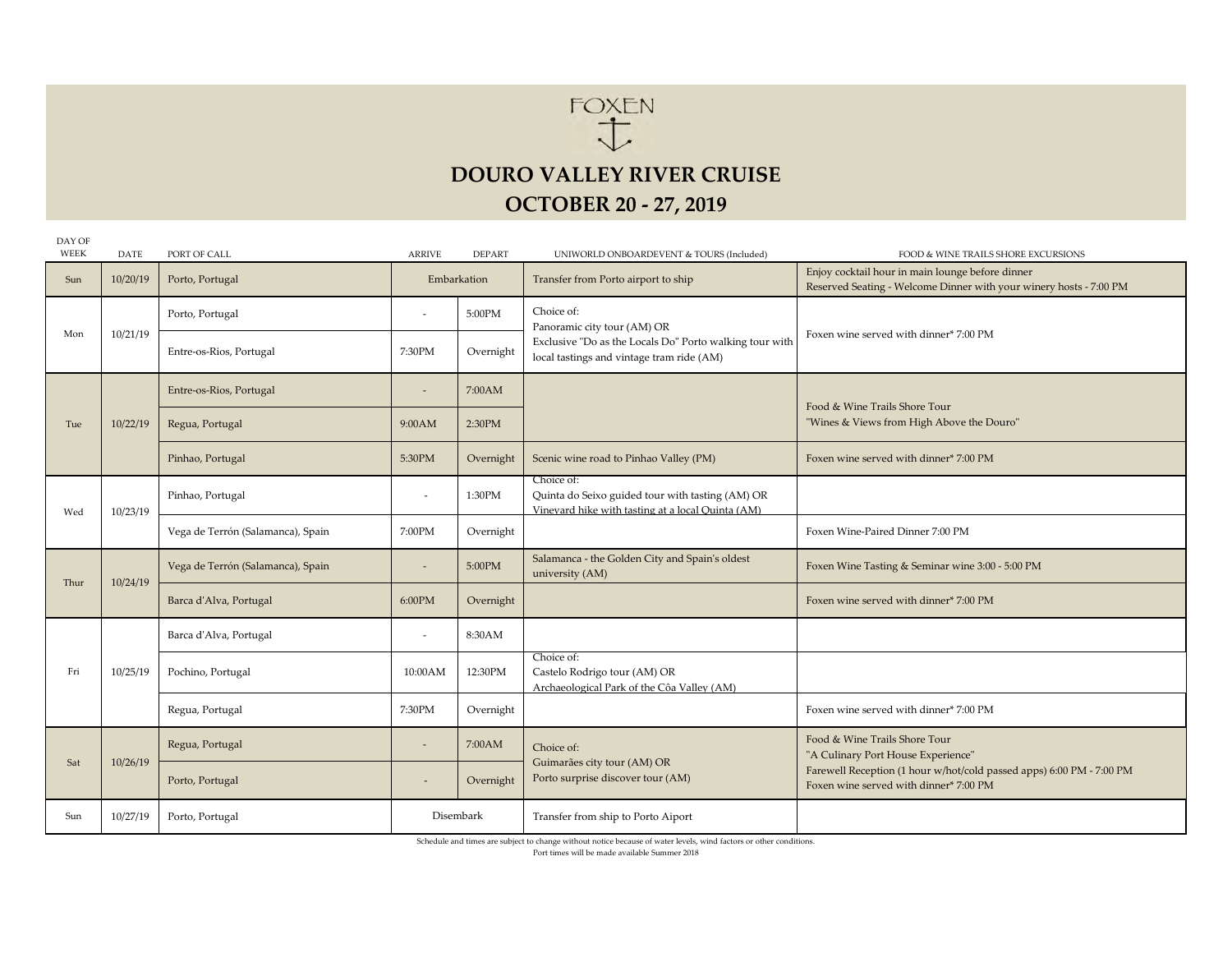## **WINES & VIEWS FROM HIGH ABOVE THE DOURO PORT: PESO DA RÈGUA, PORTUGAL | TUESDAY, OCTOBER 22, 2019 | 10:00 AM – 3:30 PM\***

If ever a drink was synonymous with a country it's port – the fortified wine from Portugal's Douro Valley. Surprisingly, this historic winemaking region is experiencing a revival, but not for port. This new attention is for the high-quality, mostly red wines being produced by a handful of Douro wine estates. Grapes for both port and these new wines are grown in the upper reaches of the Douro River Valley. Winding its way through this verdant narrow valley is a river lined with steep sloping hills and stunning terraced vineyards. The first wine producing estates in the Douro used rabelo boats to transport their wine barrels down to Vila Nova de Gaia in the city of Porto, and today

you'll get to retrace a portion of that journey.

When the Queen Isabel docks in Peso da Règua, you will disembark and take a fifteen minute transfer by bus from Règua to Folgosa. Once at the Folgosa dock, you will board a traditional rabelo boat and take a scenic 30 minute cruise upriver accompanied by a local guide. Your destination is Ferrão's quay, nestled against the steep hills leading up to some of the region's top wineries. Here you will take a short transfer up the hill to the renowned *Quinta Nova de Nossa Senhora do Carmo*.



**QUINTA NOVA VINEYARD**

The *Quinta Nova* estate is an eighteenth-century traditional

winery and manor house that was renovated to become Portugal's first winery hotel. It is owned by the Amorim Family who is the world leader in cork production. Their dry and port wines are considered some of the best in the region. Your guided tour of the estate will include the vineyards, the Wine Museum Center, the barrel room and the underground cellar where the best lots selected and aged. The estate grounds include a terrace and a pool with breathtaking views of the valley. You will taste a selection of their Grande Reserve dry wines and Vintage Port, then enjoy a wine-paired lunch served on the terrace, weather permitting.

After lunch, the group will transfer back down to the Ferrao station to catch a train that will take you a short distance along the riverfront to Pinhão where you'll meet the *Queen Isabel* and rejoin the cruise.

#### **Per Person Price: \$325.00 per person**

**Tour Includes:** English-speaking guide, transportation, all tour and tasting fees, estate tour, wine tasting, lunch served with wine, and all local taxes.

**Not Included:** Gratuities for guide and driver.

**Activity Level:** Moderate, with some walking in vineyards, over uneven surfaces, and climbing in and out of the the rabelo boat. Tour is not recommended for those with mobility issues and is not wheelchair accessible.

**\*Please Note:** Tour times and providers are subject to change due to inclement weather conditions.

**Travel Insurance:** F&WT highly encourages protecting your travel investment in case of an emergency requiring you to cancel your trip. Your F&WT's Travel Advisor can assist you with procuring the appropriate coverage. Please make sure to read the cancellation policy on the registration form outlining our cancellation policy*.*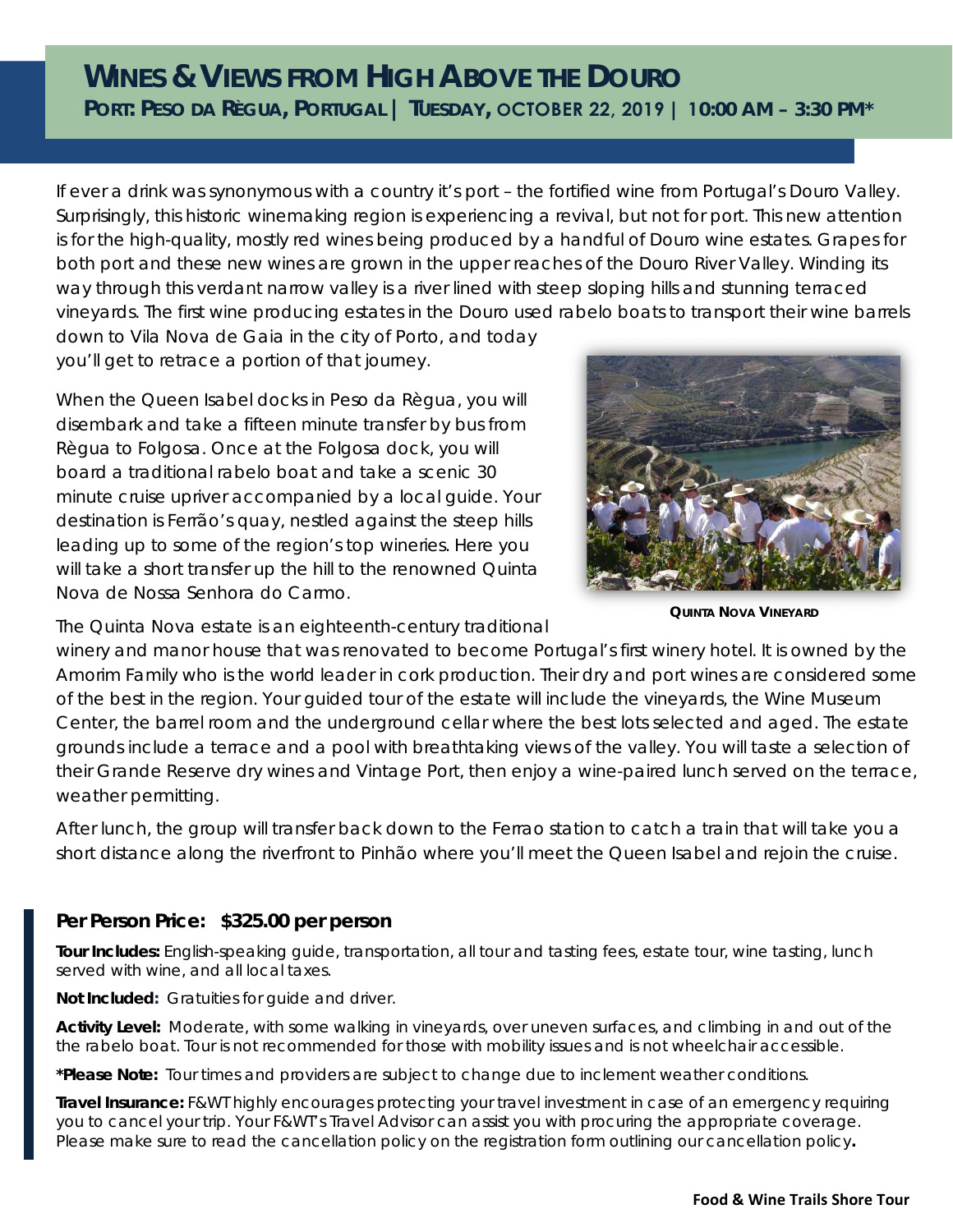# **A CULINARY PORT HOUSE EXPERIENCE** PORT: PORTO, PORTUGAL | SATURDAY, OCTOBER 26, 2019 | 2:30 PM - 5:30 PM\*



**PORTO'S WATERFRONT DISTRICT**

Since the 18th century, the city of Porto has been synonymous with the production of Port, a long-aging, fortified wine prized by the English and collectors around the world. For many wine enthusiasts Port wines are synonymous with dessert. However, in this port and food pairing experience you will discover an array of flavor combinations as you enjoy a tour and tasting at one of the outstanding Port lodges in the region: *Churchill's*, Portugal's rising star with highly regarded vintages that rate among the best by *Wine Spectator*.

Churchill's Port Lodge was founded by John Graham, whose family's roots in the Port trade date back to 1820. The family sold their Port business in 1970, yet Graham found the draw of the wine business too strong and founded Churchill's in 1981. Later, in 2004 he established Churchill Estates which produces both an exciting array of rejuvenated dry wines as well as their top-rated Ports. Wine Spectator's lead Portuguese wine taster, Kim Marcus, called Graham a "spiritual father of the new generation of Portugal's vintners" and included two of their wines in her 2012 top list of Douro dry wines. Your private tour will include a lectured wine tasting of a rare dry white wine, a Ruby, Tawny and Vintage Port paired with a selection of small bites.

#### **Per Person Price: \$199.00 per person**

**Tour Includes:** English-speaking guide, transportation, bottled water on the bus, all entrance and tour fees, winery tour, lectured tasting, and all local taxes.

**Not Included:** Gratuities for guide and driver, and all items of a personal nature.

**Activity Level:** Light - some walking, at times over uneven surfaces.

**\*Please Note:** Tour times and providers are subject to change.

**Travel Insurance:** F&WT highly encourages protecting your travel investment in case of an emergency requiring you to cancel your trip. Your F&WT's Travel Advisor can assist you with procuring the appropriate coverage. Please make sure to read the cancellation policy on the registration form outlining our cancellation policy.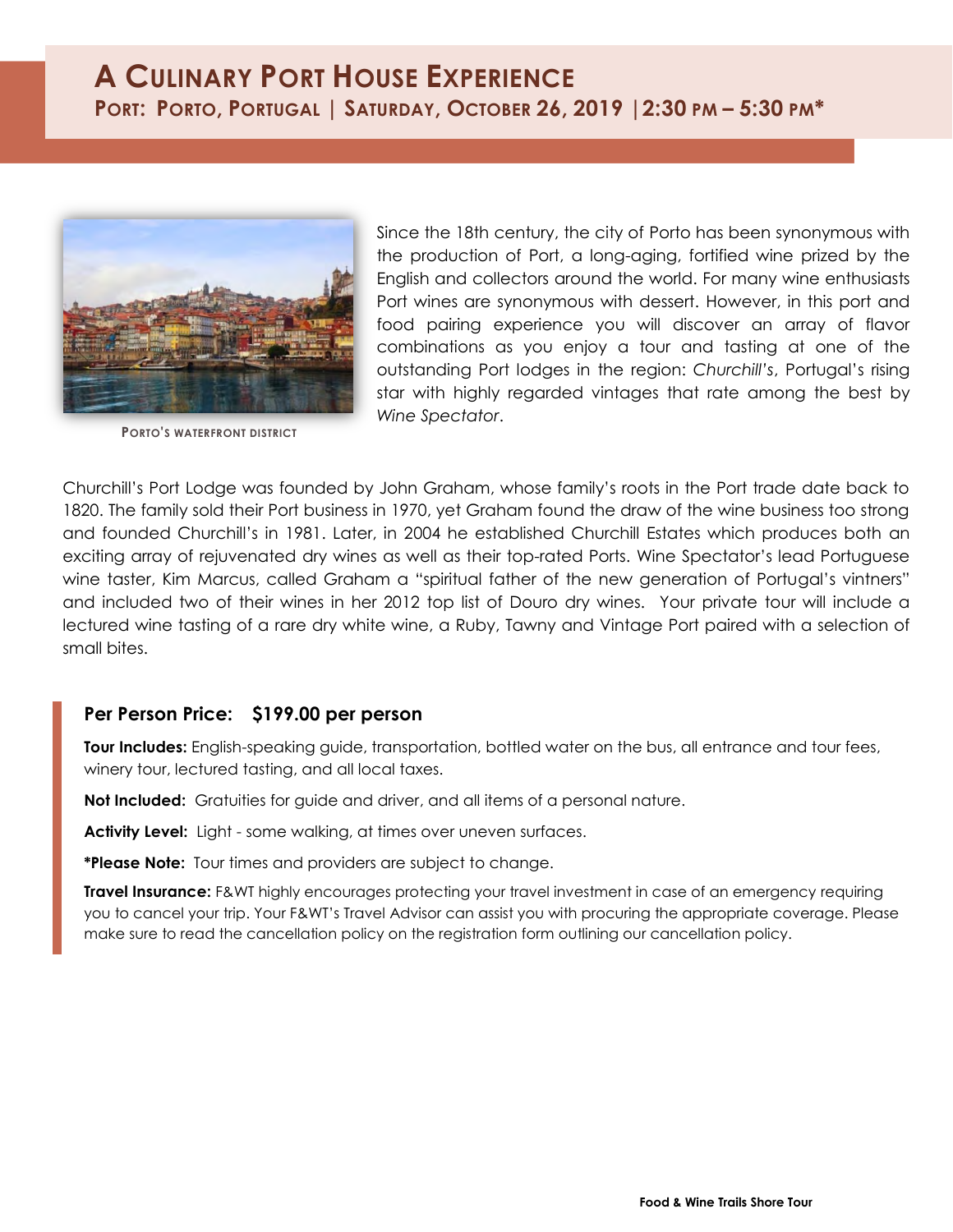# **FOXEN VINEYARD & WINERY**

## **2019 FOOD & WINE TRAILS OPTIONAL SHORE TOUR REGISTRATION FORM**

#### FAX COMPLETED FORM TO **(707) 526-9147** OR EMAIL **LANDTOURMANAGER@FOODANDWINETRAILS.COM**

CLEARLY PRINT NAMES OF ALL PEOPLE REGISTERING FOR THIS TOUR. TOURS ARE LIMITED IN SIZE AND SOLD ON A FIRST COME FIRST SERVE BASIS.

GUEST #1 \_\_\_\_\_\_\_\_\_\_\_\_\_\_\_\_\_\_\_\_\_\_\_\_\_\_\_\_\_\_\_\_\_\_\_\_\_\_\_\_\_\_\_\_\_\_\_ MOBILITY / DIETARY ISSUES: \_\_\_\_\_\_\_\_\_\_\_\_\_\_\_\_\_\_\_\_\_\_\_\_\_\_\_\_\_\_

GUEST #2 \_\_\_\_\_\_\_\_\_\_\_\_\_\_\_\_\_\_\_\_\_\_\_\_\_\_\_\_\_\_\_\_\_\_\_\_\_\_\_\_\_\_\_\_\_\_\_ MOBILITY / DIETARY ISSUES: \_\_\_\_\_\_\_\_\_\_\_\_\_\_\_\_\_\_\_\_\_\_\_\_\_\_\_\_\_\_

 ${\sf TRAVFLING}$  with friends? :

PLEASE INDICATE THE NUMBER OF PARTICIPATING GUESTS AND CALCULATE THE TOTAL DUE FOR EACH TOUR.

| WINES & VIEWS FROM HIGH ABOVE THE DOURO<br>TUESDAY, OCTOBER 22, 2019 - RÉGUA, PORTUGAL                                                                                                                                                                                                                                                       |                         | \$325.00<br><b>NUMBER OF GUESTS</b><br>PFR PFRSON          |             |  |  |  |  |  |  |
|----------------------------------------------------------------------------------------------------------------------------------------------------------------------------------------------------------------------------------------------------------------------------------------------------------------------------------------------|-------------------------|------------------------------------------------------------|-------------|--|--|--|--|--|--|
| <b>A CULINARY PORT HOUSE EXPERIENCE</b><br>SATURDAY, OCTOBER 26, 2019 - PORTO, PORTUGAL                                                                                                                                                                                                                                                      |                         | $\times$ \$199.00<br><b>NUMBER OF GUESTS</b><br>PFR PFRSON |             |  |  |  |  |  |  |
|                                                                                                                                                                                                                                                                                                                                              |                         | <b>TOTAL DUE:</b>                                          |             |  |  |  |  |  |  |
| INCREASE TRAVEL INSURANCE POLICY TO COVER THESE ADDITIONAL COMPONENTS OF MY TRIP:<br>Additional coverage must be added at the time of booking for policy to extend to and cover pre-existing conditions.<br>Your Travel Advisor will provide you with cost of additional premium <u>*<b>F&amp;WT recommends tra<i>vel insurance.</i></b></u> |                         |                                                            |             |  |  |  |  |  |  |
| <b>PAYMENT METHOD:</b>                                                                                                                                                                                                                                                                                                                       | <b>AMERICAN EXPRESS</b> | <b>MASTERCARD</b>                                          | <b>VISA</b> |  |  |  |  |  |  |
| PLEASE ENTER CREDIT CARD #                                                                                                                                                                                                                                                                                                                   |                         | EXP:                                                       | CVV:        |  |  |  |  |  |  |
| Print Name on Card                                                                                                                                                                                                                                                                                                                           | <b>SIGNATURE</b>        |                                                            | <b>DATE</b> |  |  |  |  |  |  |

"I AUTHORIZE FOOD & WINE TRAILS TO CHARGE MY CREDIT CARD FOR THE ABOVE TOTAL AND ACCEPT THAT THE CHARGE WILL BE APPLIED ON RECEIPT."

**TERMS & CONDITIONS:** EACH PARTICIPANT AGREES THAT THE TERMS, CONDITIONS, LIABILITIES AND RESPONSIBILITIES AS DESCRIBED IN THE CRUISE REGISTRATION FORM APPLY TO THIS TOUR WITH THE EXCEPTION OF THE FOLLOWING: (1) CANCELLATIONS – A 25% CANCELLATION PENALTY APPLIES FROM THE TIME OF PURCHASE UP TO 120 DAYS PRIOR TO CRUISE DEPARTURE, A 50% PENALTY APPLIES BETWEEN 119 DAYS TO 90 DAYS PRIOR TO CRUISE DEPARTURE, AFTER WHICH TIME THERE CAN BE NO REFUND; AND (2) PRICE OF TOUR IS BASED ON CURRENT EXCHANGE RATES AND MINIMUM PARTICIPATION. TOUR PRICE MAY INCREASE WITH SIGNIFICANT CHANGE IN EXCHANGE RATE OR IF MINIMUM PARTICIPATION IS NOT MET; (3) F&WT RESERVES THE RIGHT TO CANCEL TOUR AND REFUND MONEY WITH NO LIABILITY UP TO 90 DAYS PRIOR TO SAILING. WE ADVISE AGAINST PURCHASING RELATED TRAVEL SERVICES THAT INCLUDE PENALTIES UNTIL AFTER THAT TIME; (4) WE RESERVE THE RIGHT TO SUBSTITUTE WINERIES AND FEATURES TO COMPARABLE FACILITIES AND SERVICES WITHOUT NOTICE.

LIMITED POWER OF ATTORNEY FOR FOOD & WINE TRAILS (F&WT) TO USE MY CREDIT CARD: I HEREBY AUTHORIZE F&WT TO ACT UPON MY INSTRUCTIONS BY PHONE OR THROUGH THIS FORM TO CHARGE MY CREDIT CARD FOR EXPENSES ARISING FROM TRAVEL ARRANGEMENTS MADE BY F&WT. I HEREBY RATIFY ANY INSTRUCTIONS GIVEN PURSUANT TO THIS AUTHORIZATION AND AGREE NEITHER THAT F&WT, NOR ANY OF ITS EMPLOYEES OR REPRESENTATIVES WILL BE HELD LIABLE FOR ANY LOSS, LIABILITY OR EXPENSE ACTING UPON SUCH INSTRUCTIONS BELIEVED BY THEM TO BE GENUINE. I AGREE TO PAY FOR ANY AND ALL LEGAL OR COLLECTION FEES COMBINED WITH A 10% ANNUAL INTEREST RATE SHOULD IT NECESSARY TO COLLECT ANY CREDIT CARD CHARGES REFUSED BY ME OR REJECTED BY THE CREDIT CARD COMPANY. THIS AGREEMENT SHALL BE INTERPRETED UNDER, AND THE LAWS OF THE STATE OF CALIFORNIA HERETO SHALL GOVERN PERFORMANCE OF THE PARTIES, AND ANY ACTION HEREUNDER SHALL BE COMMENCED AND MAINTAINED IN SONOMA COUNTY. **I HAVE READ AND ACCEPT THESE TERMS & CONDITIONS. PLEASE SIGN OR TYPE NAME IN LIEU OF SIGNATURE:**